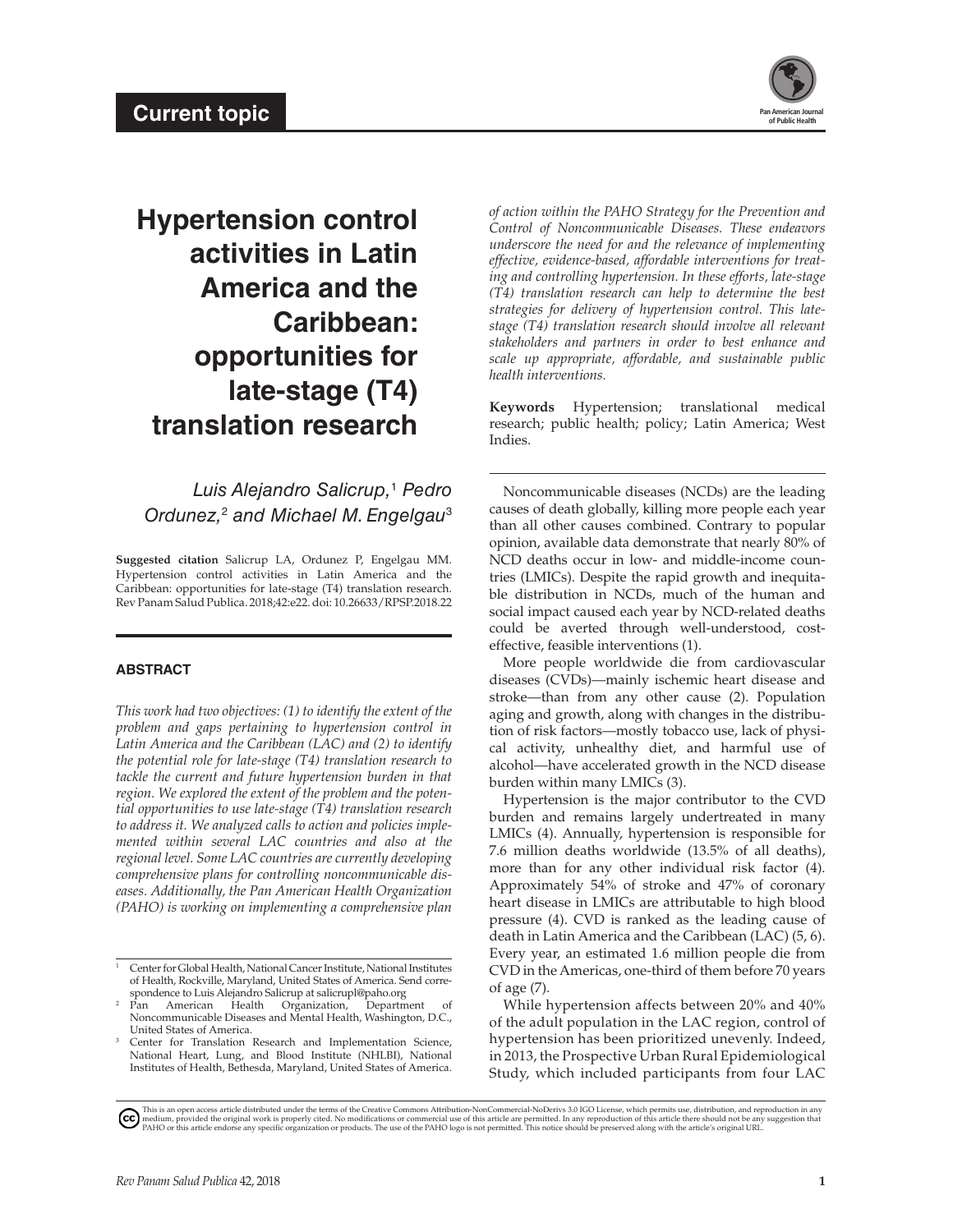countries (Argentina, Brazil, Chile, Colombia), reported an awareness rate of 57%; among those aware, a treatment rate of 53% (with 36% of those on treatment controlled); and a very low population-level control rate of 19%. All these figures reflect the challenge ahead. The causes for diagnosis, treatment, and control gaps are not completely clear. However, they seem partly due to differences in the level of development and governance of the health system, as well as disparities in access, coverage, and quality of health care services. The LAC region has significant socioeconomic inequalities, and countries are at different stages of economic and social development and organization of their health systems (7).

With hypertension representing a significant disease burden in the LAC region, it is crucial for all regional stakeholders to understand current activities, progress, and challenges for its control. Currently, there are many proven, effective interventions. If they were broadly scaled up, that would improve hypertension control and save millions of lives worldwide (8). However, most of these interventions do not have strategies to initiate, monitor, and sustain their delivery.

This is where late-stage (T4) translation research research that studies optimal and sustainable strategies for delivering proven effective interventions could tackle this current situation. Late-stage (T4) translation research comes at the end of the biomedical translation research spectrum. That continuum starts with fundamental discovery (T0) and goes on to translation into humans (T1), into patients (T2), and into clinical practice (T3). It concludes with (T4) translation, which takes effective interventions and studies their dissemination and implementation at the population level.

Late-stage (T4) translation research conducts studies in real-world settings, in the context where implementation will actually occur. The results can determine strategies for intervention delivery that are acceptable, affordable, and sustainable (9).

In an effort to address some of the major aspects related to hypertension control in the LAC region, this article focuses on two main objectives: 1) to identify the extent of the problem and the gaps pertaining to hypertension control in the LAC region and 2) to identify the potential role for late-stage (T4) translation research to tackle the current and future hypertension burden in the LAC region.

## **LATIN AMERICAN AND CARIBBEAN CALLS TO ACTION AND OTHER ACTIVITIES**

In 2012, during the 28<sup>th</sup> Pan American Sanitary Conference, ministers of health of the Americas endorsed the Pan American Health Organization (PAHO) Strategy for the Prevention and Control of Noncommunicable Diseases (10), along with a Regional Framework for NCD Prevention and

Control. Both of those documents were later further developed in a PAHO publication titled *Plan of Action for the Prevention and Control of Noncommunicable Diseases in the Americas 2013-2019* (11). Both the Strategy and the Plan of Action focus on cardiovascular diseases, cancer, diabetes, and chronic respiratory disease, along with four NCD risk factors: tobacco, diet, physical inactivity, and alcohol. The Plan of Action is consistent with the World Health Organization (WHO) Global Action Plan for the Prevention and Control of Noncommunicable Diseases 2013-2020 (12).

In 2012, a PAHO study done in collaboration with the Latin American and Caribbean Center on Health Science Information (BIREME) and other partners reported that among the 35 LAC countries, only 9 had recent representative data on hypertension from national studies (7). This leaves many countries falling short of having the critical information needed to understand trends and establish effective control policies.

The Salt Reduction Initiative in the Americas is focusing on the reformulation of processed foods to reduce their salt content, given that dietary salt intake is a major risk factor for developing hypertension. Started in 2013, this effort is coordinated by PAHO and based on WHO's "best buy" practices. It aims to prevent hypertension and cardiovascular diseases in the Americas (13). Targets and timelines for reduced salt content in processed foods have been developed for six LAC countries: Argentina, Brazil, Chile, Ecuador, Mexico, and Paraguay (14).

Countries in the Americas have NCD prevention and control plans (15) that are aligned with WHO global mandates. What is unique in the LAC region is that more emphasis is being placed on the control of hypertension. This has resulted in the 2019 target for achieving a population-level hypertension control rate of 35%. Meeting that standard will require that roughly 70% of those with hypertension know their status (awareness), that 70% of those who know their status are being treated, and that 70% of those being treated are being controlled (16).

To overcome many issues with hypertension control, PAHO, the U.S. Centers for Disease Control and Prevention (CDC), and other partners launched the Global Standardized Hypertension Treatment Project (GSHTP) in 2014 (17). The aim was to reduce the burden of CVD by developing and implementing standardized pharmacologic treatments for hypertension, thus leading to improved control rates. GSHTP has emphasized three major components: (1) standardized treatment protocols; (2) identification and sustained availability of a core set of affordable and effective hypertension drugs; and (3) registries for clinical tracking and performance evaluation. For the second component of the GSHTP, to improve the availability of drugs, PAHO is playing an important role through the PAHO Strategic Fund, which is an effective mechanism for improving access to and availability of essential medicines for NCDs (18). From 2014 to 2015,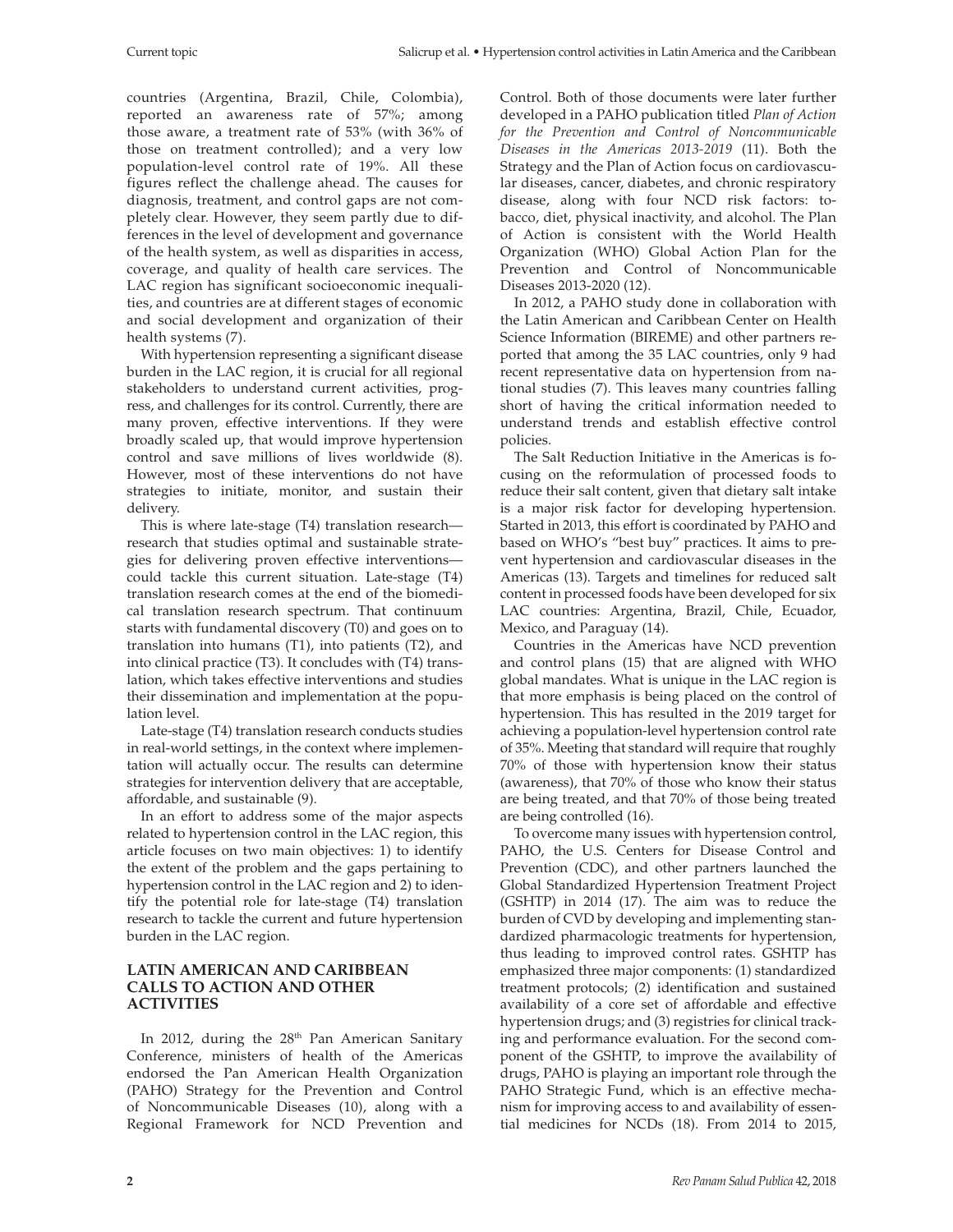GSHTP was piloted in Barbados. The results were promising, with increases in blood pressure control rates, development of registries, and improved prescribing practices at primary care levels. In 2016, with technical support from PAHO and in collaboration CDC and others partners, a similar program was initiated in Chile, Colombia, and Cuba. The approach prioritized hypertension control and secondary prevention, with the ultimate goal of reducing the CVD burden. Key elements of the GSHTP approach have now been included in Global HEARTS, an international initiative for cardiovascular disease that is led by WHO, working in collaboration with other partners.

### **CURRENT CHALLENGES AND GAPS WITH HYPERTENSION IN LATIN AMERICA AND THE CARIBBEAN**

It is crucial to understand why some national and regional strategies used in LAC for hypertension control have not worked, even where evidence-based clinical guidelines, treatments, and drug availability—or a combination of them—were employed. As in other LMICs globally (9), in the LAC region, health care performance and access and affordability of hypertension drugs varies from country to country. In addition, regulation regarding pricing is often lacking, leaving implementation of hypertension control initiatives still a major challenge. There is also a need to strengthen links between national health care systems and the community, including patients, their families, and community-based organizations working on hypertension control.

Recognizing the gaps inherent in managing NCDs is also an important challenge for the LAC region. PAHO has adopted and is promoting the well-known Chronic Care Model (CCM), an innovative, comprehensive model of care (19, 20). The CCM encourages patients in the self-management of their condition, by improving

their skills. This requires involving a broad team, as well as coordination and task shifting. Among its components are linkages with community care organizations, resources, and policies; tools for decision support; and clinical information systems to monitor patient progress and clinical performance of the health care organizations. The ultimate goal is to achieve a productive interaction between patients and the health care team (Figure 1) (19). At the same time, PAHO envisions late-stage (T4) translation research helping determine optimal and sustainable strategies to deliver this model.

One crucial gap is the need for better research methods. This includes both mixed methods research designs and multilevel, multidimensional interventions promoted by late-stage (T4) translation research. PAHO recognizes the critical need to enhance the knowledge and skills required for late-stage (T4) translation research. Additional gaps include: 1) understanding how to improve access and quality of clinical care and 2) enhancing medication uptake while strengthening the functioning of primary health care systems. Late-stage (T4) translation research outputs will provide a better understanding of the sustainability and the costs of current and future interventions, which are all recognized as being highly important by WHO, PAHO, and LAC ministries of health.

### **OPPORTUNITIES FOR LATE-STAGE (T4) TRANSLATION RESEARCH TO ADDRESS HYPERTENSION TREATMENT AND CONTROL IN LATIN AMERICA AND THE CARIBBEAN**

Several LAC countries are currently developing comprehensive NCD control plans for cardiovascular diseases, diabetes, chronic respiratory diseases, and cancer, as well as their respective risk factors. As noted





**Source:** Pan American Health Organization (19).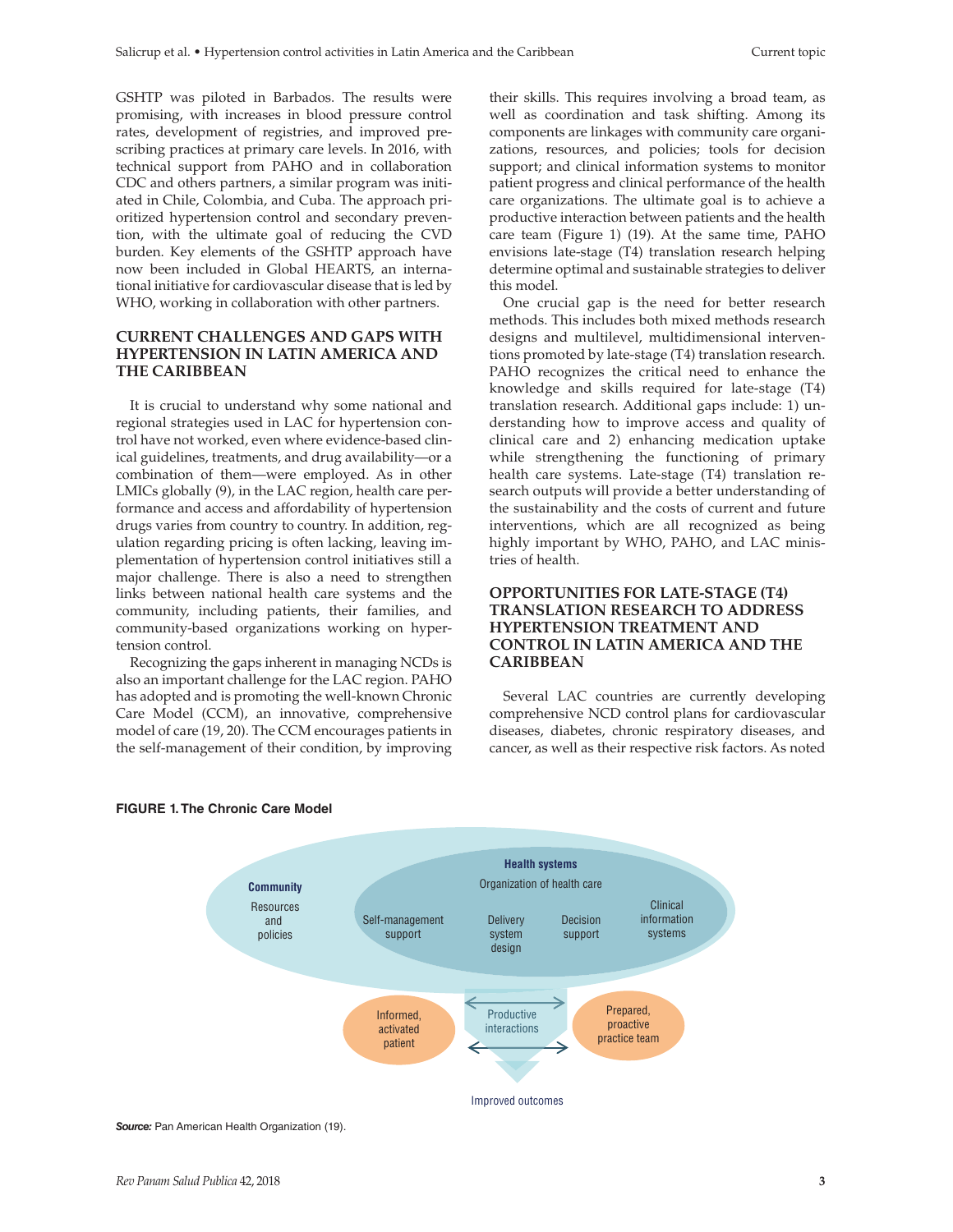above, PAHO is working on implementing a comprehensive plan of action for the period 2013-2019 within the PAHO Strategy for the Prevention and Control of Noncommunicable Diseases. Specific Objective 3.3 of that Strategy focuses on the implementation of effective, evidence-based, and cost-effective interventions for the treatment and control of CVDs, hypertension, diabetes, cancers, and chronic respiratory diseases. This offers an opportunity to utilize late-stage (T4) translation research to determine the best strategies to deliver hypertension control within national and regional plans. Currently, such research is not necessarily incorporated in the decision-making process regarding hypertension control. Changing this could contribute to more cost-efficient and appropriate hypertension control approaches and practices.

Improved utilization of evidence-based interventions—which could be achieved through late-stage (T4) translation research—offers a distinctive opportunity for various stakeholders to work together on hypertension control in the LAC region. The key partners in the research include government agencies, PAHO, universities, research centers, nongovernmental organizations (NGOs), and health care organizations, as well as patients, their families, and other key actors in the health system.

There are already efficient collaborations in some LAC countries, but more comprehensive and integrated ones are needed. These types of partnerships could help in the control of hypertension by building required capacity and by leveraging resources for joint technical and financial assistance.

## **CONCLUSIONS**

Achieving hypertension control by addressing some of the major current gaps in the LAC region through public health interventions is challenging. It will require the engagement of all stakeholders, as well as the implementation of partnerships and strategic alliances. Efforts will be needed that target patient and health care provider awareness; appropriate lifestyle modifications; access to evidence-based treatment; high levels of medication availability, quality, and adherence; and adequate follow-up.

Late-stage (T4) translation research offers an excellent opportunity for contextualized chronic care models focusing on the major gaps pertaining to delivery of hypertension treatment and control. Moreover, late-stage (T4) translation research represents an opportunity to enhance much-needed public health interventions and concretely identify the optimal, affordable, sustainable delivery strategies needed for hypertension treatment and control both in individual countries and the entire LAC region.

**Acknowledgments.** We appreciate Daniel Leventhal's assistance on data searching for the initial drafts of this article.

**Conflicts of Interest.** None declared.

**Disclaimer.** Authors hold sole responsibility for the views expressed in the manuscript, which do not necessarily represent the views or policy of the Pan American Health Organization; the *RPSP/PAJPH*; the National Heart, Lung, and Blood Institute; the National Cancer Institute; the National Institutes of Health; the U.S. Department of Health and Human Services; or the U.S. Government.

### **REFERENCES**

- 1. World Health Organization. Global status report on noncommunicable diseases 2014. Geneva: WHO; 2014.
- 2. Gaziano T, Srinath Reddy K, Paccaud F, Horton S, Chaturvedi V. Cardiovascular disease. In: Jamison DT, Breman JG, Measham AR, Alleyne G, Claeson M, Evans DB, et al., eds. Disease control priorities in developing countries. 2nd edition. Washington, D.C.: The International Bank for Reconstruction and Development/ The World Bank; 2006:645–62.
- 3. Bovet P, Paccaud F. Cardiovascular disease and the changing face of global public health: a focus on low and middle income countries. Public Health Rev. 2012;397–415.
- 4. Arima H, Barzi F, Chalmers J. Mortality patterns in hypertension. J Hypertens. 2011 Dec; 29 Suppl 1:S3-7.
- 5. Go AS, Bauman MA, Coleman King SM, Fonarow GC, Lawrence W, Williams KA, et al. An effective approach to high blood pressure control: a science advisory from the American Heart Association, the American College of Cardiology, and the Centers for Disease Control and Prevention. Hypertension. 2014 Apr;63(4):878–85. doi: 10.1161/HYP.0000000000000003. Epub 2013 Nov 15.
- 6. Pan American Health Organization. Health in the Americas. Edition 2017. Washington, D.C.: PAHO; 2017.
- 7. Ordunez P, Prieto-Lara E, Pinheiro Gawryszewski V, Hennis AJ, Cooper RS. Premature mortality from cardiovascular disease in the Americas - Will the goal of a decline of "25% by 2025" be met? PLoS One. 2015 Oct 29;10(10):e0141685. doi: 10.1371/journal.pone.0141685.
- 8. Frieden TR, Bloomberg MR. Saving an additional 100 million lives. Lancet. 2017 Sep 12. pii: S0140-6736(17)32443-1. doi: 10.1016/S0140-6736(17)32443-1.
- 9. Engelgau MM, Peprah E, Sampson UK, Mensah GA. A global health strategy to capitalize on proven-effective interventions for heart, lung, and blood diseases. Glob Heart. 2015 Mar;10(1):87–91. doi: 10.1016/j.gheart. 2015.02.001.
- 10. Pan American Health Organization. Strategy for the prevention and control of noncommunicable diseases. (Document CSP28/9, Rev. 1). Available from: [http://new.](http://new.paho.org/hq/index.php?) [paho.org/hq/index.php?](http://new.paho.org/hq/index.php?)option=com\_docman&task=doc \_download&gid=18607&Itemid=270&lang=en Accessed on 19 December 2017.
- 11. Pan American Health Organization. Plan of Action for the Prevention and Control of Noncommunicable Diseases in the Americas 2013–2019. Washington, D.C.: PAHO; 2014.
- 12. World Health Organization. Global action plan for the prevention and control of noncommunicable diseases 2013-2020. Geneva: WHO; 2013. (Updated Revised Draft, version dated 15 March 2013). Available from: [http://](http://www.who.int/cardiovascular_diseases/15March2013UpdatedRevisedDraftActionPlanAPPROVEDBYADG.pdf) [www.who.int/cardiovascular\\_diseases/15Mar](http://www.who.int/cardiovascular_diseases/15March2013UpdatedRevisedDraftActionPlanAPPROVEDBYADG.pdf)[ch2013UpdatedRevisedDraftActionPlanAPPROVED-](http://www.who.int/cardiovascular_diseases/15March2013UpdatedRevisedDraftActionPlanAPPROVEDBYADG.pdf)[BYADG.pdf](http://www.who.int/cardiovascular_diseases/15March2013UpdatedRevisedDraftActionPlanAPPROVEDBYADG.pdf) Accessed on 19 December 2017.
- 13. Legetic B, Campbell N. Reducing salt intake in the Americas: Pan American Health Organization actions. J Health Commun. 2011;16 Suppl 2:37–48. doi:10.1080/1081 0730.2011.60122.
- 14. Campbell N, Legowski B, Legetic B, Ferrante D, Nilson E, Campbell C, et al. Targets and timelines for reducing salt in processed food in the Americas. J Clin Hypertens (Greenwich). 2014 Sep; 16(9):619–23. doi: 10.1111/ jch.12379. Epub 2014 Jul 31.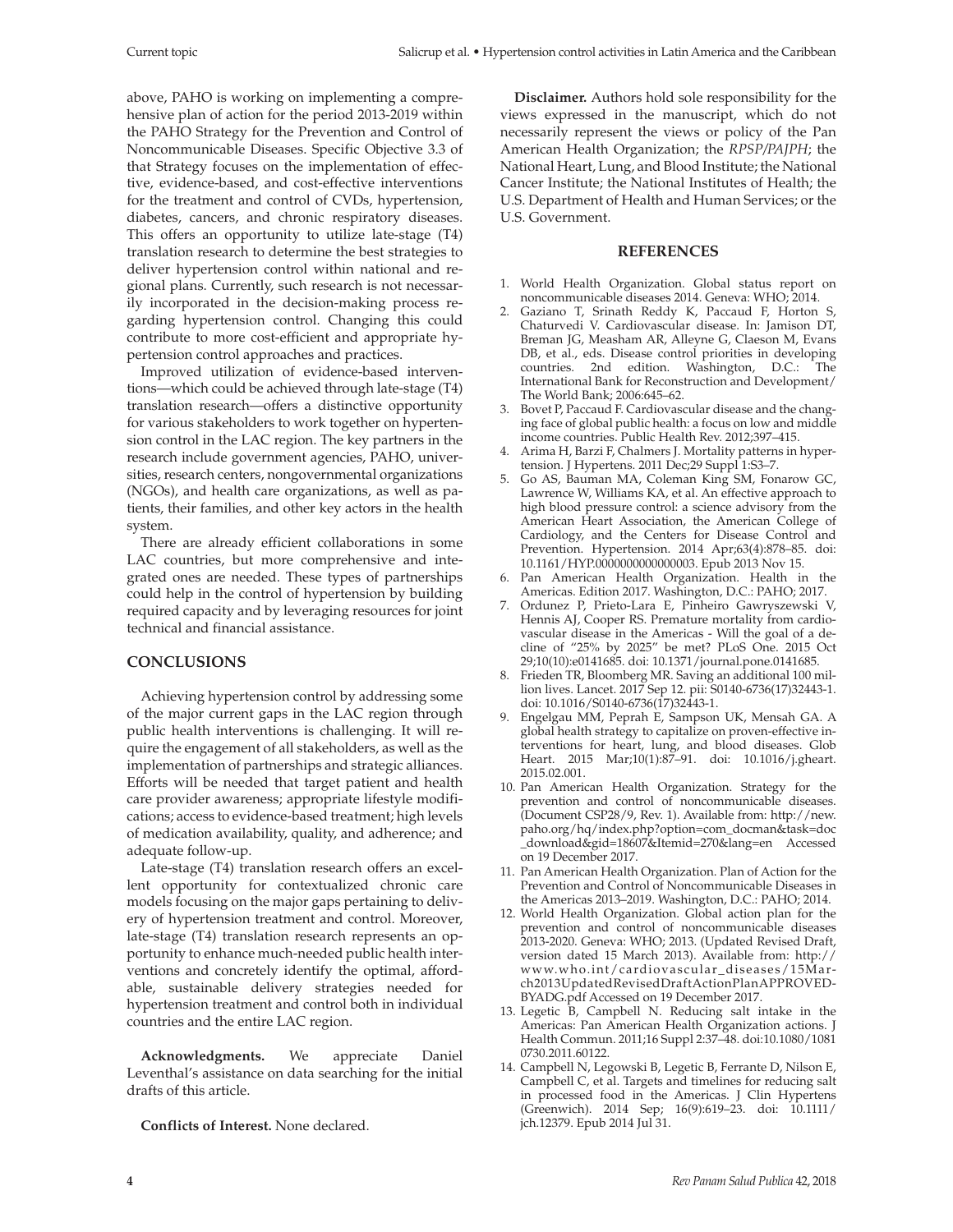- 15. Hospedales JC, Barcelo A, Luciani S, Legetic B, Ordunez P, Blanco A. NCD prevention and control in Latin America and the Caribbean. A regional approach to policy and program development. Glob Heart. 2012(7):73–81.
- 16. Ordunez P, Mize V, Barbosa M, Legetic B, Hennis AJ. A rapid assessment study on the implementation of a core set of interventions to improve cardiovascular health in Latin America and the Caribbean. Glob Heart. 2015(10): 235–40.
- 17. Patel P, Ordunez P, DiPette D, Escobar MC, Hassell T, Wyss F, et al. Improved blood pressure control to reduce cardiovascular disease morbidity and mortality: the Standardized Hypertension Treatment and Prevention Project. J Clin Hypertens (Greenwich). 2016 Dec; 18(12):1284–94. doi: 10.1111/jch.12861. Epub 2016 Jul 4.
- 18. Ordunez P, Luciani S, Barojas A, Fitzgerald J, Hennis AJM. A public health approach to hypertension. Lancet.

2015 May 9;385(9980):1833. doi: 10.1016/S0140-6736 (15)60924-2.

- 19. Pan American Health Organization. Innovative care for chronic conditions: organizing and delivering high quality care for chronic noncommunicable diseases in the Americas. Washington, D.C.: PAHO; 2013.
- 20. [Wagner EH.](https://www.ncbi.nlm.nih.gov/pubmed/?term=Wagner EH%5BAuthor%5D&cauthor=true&cauthor_uid=10345255) Chronic disease management: what will it take to improve care for chronic illness? [Eff Clin Pract.](https://www.ncbi.nlm.nih.gov/pubmed/10345255) 1998 (1):2–4.

Manuscript received on 13 June 2017. Revised version accepted for publication on 7 November 2017.

#### **RESUMEN**

**Control de la hipertensión en América Latina y el Caribe: Oportunidades en la última fase (T4) de la investigación sobre la traslación de los resultados a productos**

El presente trabajo tuvo dos objetivos: 1) establecer la magnitud del problema y las brechas en cuanto al control de la hipertensión en América Latina y el Caribe, y 2) determinar la posible función de la última fase (T4) de la investigación sobre traslación de los resultados a productos para hacer frente a la carga actual y futura de la hipertensión en la región. Exploramos la magnitud del problema y las oportunidades de usar última fase (T4) de la investigación sobre traslación de los resultados a productos para abordarlo. Analizamos los llamamientos a la acción y las políticas aplicadas en varios países de América Latina y el Caribe, y también en el plano regional. Actualmente, algunos países de América Latina y el Caribe están elaborando planes integrales para controlar las enfermedades no transmisibles. Además, la Organización Panamericana de la Salud (OPS) está trabajando en la ejecución de un plan de acción integral en el marco de su Estrategia para la prevención y el control de las enfermedades no transmisibles. Estos cometidos destacan la necesidad y la relevancia de las intervenciones eficaces, basadas en la evidencia y asequibles para el tratamiento y el control de la hipertensión. En el marco de estos esfuerzos, la última fase (T4) de la investigación sobre traslación de los resultados a productos puede ayudar a determinar las mejores estrategias para las prestaciones relacionadas con el control de la hipertensión. Esta última fase (T4) debe incluir a todos los interesados directos y asociados pertinentes para mejorar y ampliar las intervenciones de salud pública apropiadas, asequibles y sostenibles.

**Palabras clave** Hipertensión; investigación en medicina traslacional; salud pública; políticas; América Latina; Indias Occidentales.